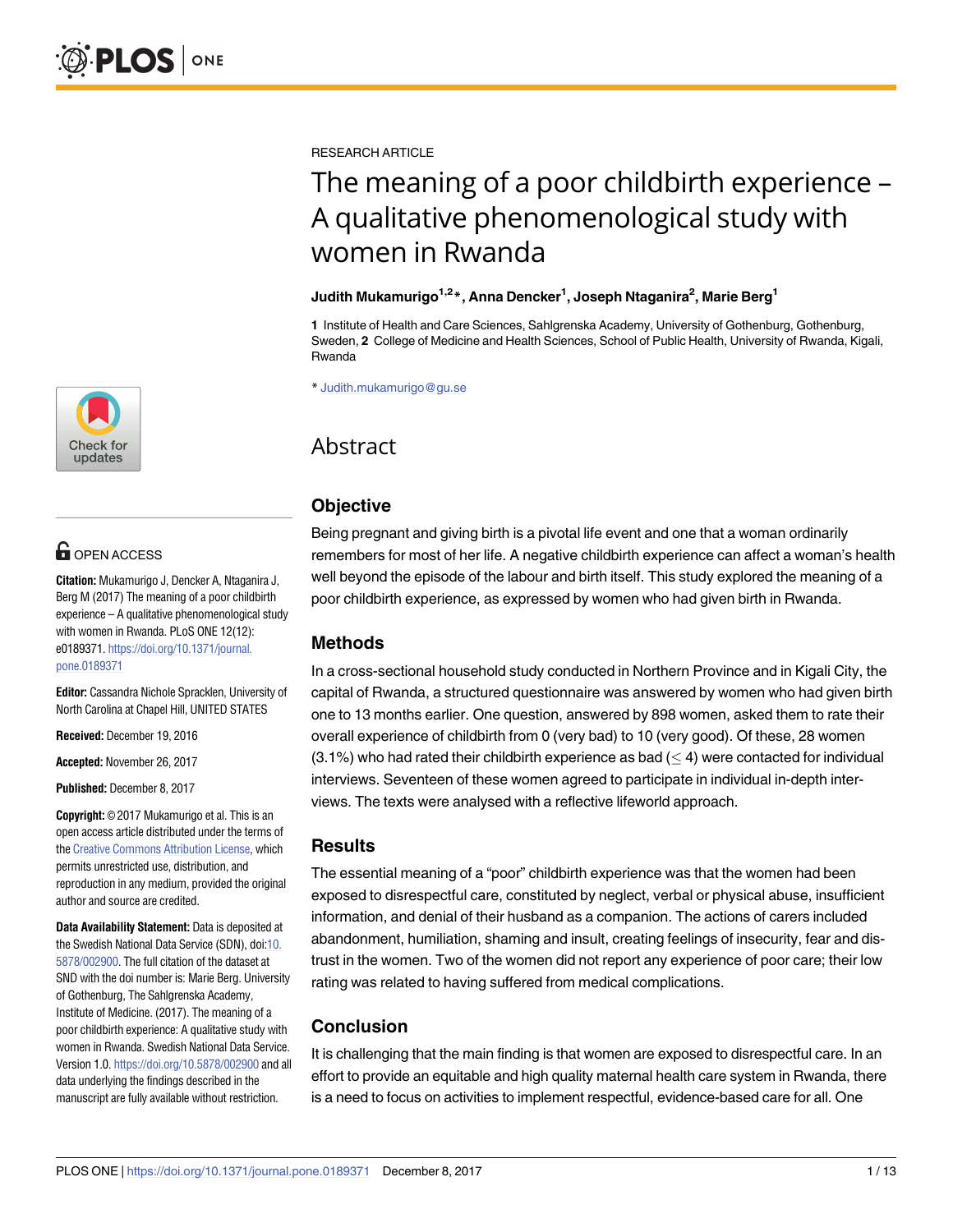<span id="page-1-0"></span>

**Funding:** The authors received no specific funding for this work.

**Competing interests:** The authors have declared that no competing intersts exist.

such activity is to develop and provide education programmes for midwives and nurses about professional behaviour when caring for and working with women during labour and birth.

# **Introduction**

Being pregnant and giving birth to a child is a pivotal life event, comprising an existential change in life values, such as the meaning of life and relation to death [[1\]](#page-10-0). A central part of this is the transition to motherhood, which usually comprises engagement and growth and is especially crucial for a woman having her first child [[2\]](#page-10-0).

It has been shown that a negative experience in pregnancy and childbirth has been associated with a lower quality of life, lower self-rated health, persistent negative memory of pain, development of post-traumatic stress disorder, and a persistent fear of childbirth. These in turn have been associated with adverse outcomes such as increased incidence of caesarean birth, postpartum depression and fewer pregnancies in the future [[3](#page-10-0)].

Care offered to women in relation to giving birth varies globally. In Rwanda, the health care system has been developed extensively in the last two decades  $[4-7]$ . When it comes to maternity care, women with a normal pregnancy primarily give birth at a health centre (the so-called first level of care), secondly at district hospitals, and thirdly at referral teaching/university hospitals. The statistics show very good progress in terms of maternal health from 1990 to 2015, with a more than 75% reduction in the maternal mortality ratio, from 1071 per 100,000 live births in the year 2000 to 210 in 2015  $[8-10]$  $[8-10]$  $[8-10]$ . This can partly be explained by the increase in women's attendance at antenatal care sessions and an increase in the proportion of women being assisted by a skilled attendant at childbirth [\[11\]](#page-11-0). In 2014, 38% of pregnant women completed the four compulsory antenatal standard visits and 90% were assisted at childbirth by a skilled birth attendant [\[11–15\]](#page-11-0).

In the struggle towards developing good quality and equitable maternal health care systems, there is an urgent need to implement respectful, evidence-based care for all [\[16\]](#page-11-0). In relation to this challenge, there is also a need to explore negative experiences and understand the reasons behind them, and whether there are any factors related to health care that can be improved. The aim of the study presented in this paper was to explore the meaning of a poor childbirth experience as expressed by women who had given birth in Rwanda.

#### **Methods**

This study was part of the Maternal Health Research Programme (MatHeR) identifying elements that can improve the quality of maternity care. The research was undertaken by the University of Rwanda in collaboration with the University of Gothenburg and Umeå University in Sweden.

To obtain an understanding of what resulted in poor childbirth experiences for women, a qualitative phenomenological study with a reflective lifeworld research approach was used as it allows the researchers to explore a phenomenon in all its variations of meanings and essential meaning structure  $[17, 18]$  $[17, 18]$  $[17, 18]$  $[17, 18]$  $[17, 18]$ . The phenomenon in this study was "a poor childbirth experience as rated by women who had given birth".

#### Setting and participants

A cross-sectional household study was conducted in Northern Province and in Kigali City, the capital of Rwanda, as part of the MatHeR project. The structured questionnaire was answered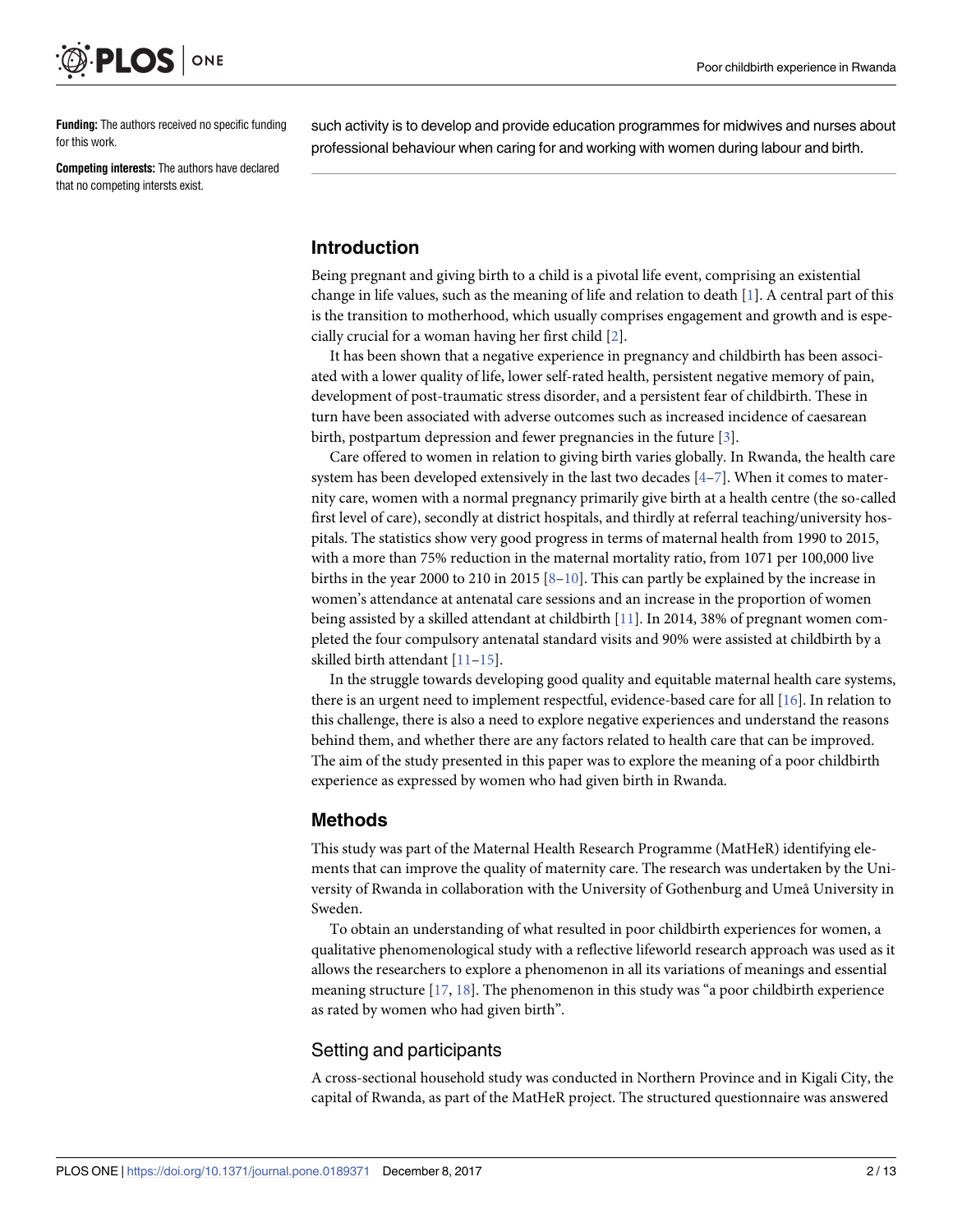<span id="page-2-0"></span>by 921 women who had given birth one to 13 months earlier. One question asked the women to rate their overall experience of childbirth from 0 (very bad) to 10 (very good). This question was answered by 898 women. Among them, 28 (3.1%) rated their childbirth experience as bad  $(\leq 4)$  [\[19\]](#page-11-0) and were contacted for an individual interview.

#### Data collection

Of the 28 eligible women, 7 were not found due to a change in address. The other 21 women were contacted, of which four declined an interview, one directly and three in relation to a booked interview. The remaining 17 women (60%) were individually interviewed once, seven to 18 months (median: 11 months) after the birth of the index child. The interviews were carried out in Kinyarwanda language by the first author (JUM) in a quiet area at the mother's home with assistance of one research assistant as a note taker. The main characteristics of the participants and their births are shown in Table 1.

After a short introduction, the mother was asked to describe in detail her overall childbirth experience. Receptive to the women's narrative, the interviewer posed clarifying questions such as: "Can you describe in more detail? Can you give an example? Please clarify." The interviews lasted between 36 and 105 minutes, with an average duration of 43 minutes.

| <b>Characteristic</b>                                 | Median (range) or n (%) |
|-------------------------------------------------------|-------------------------|
| Overall rating of childbirth experience               | $2(0-4)$                |
| Age, years                                            | $30(21 - 38)$           |
| Parity                                                |                         |
| • First child                                         | 3(18)                   |
| • Second child                                        | 4(24)                   |
| • Third child                                         | 7(41)                   |
| • Fourth child                                        | 3(18)                   |
| <b>Education level</b>                                |                         |
| • Primary school                                      | 13 (76)                 |
| • No formal education                                 | 4(24)                   |
| Age of index child at interview (months)              | $11(7-18)$              |
| Presence of companion at health facility              |                         |
| Yes                                                   | 13 (76)                 |
| No                                                    | 4(24)                   |
| Place of birth                                        |                         |
| • Health centre                                       | 6(35)                   |
| • Transferred from health centre to district hospital | 9(53)                   |
| • District hospital                                   | 2(12)                   |
| Mode of birth                                         |                         |
| • Spontaneous vaginal                                 | 15 (88)                 |
| • Caesarean section                                   | 2(12)                   |
| Complications at birth or early after                 |                         |
| • Stillbirth*                                         | 3(18)                   |
| • Haemorrhage                                         | 2(12)                   |
| • Infection*                                          | 2(12)                   |
| • No complication                                     | 11 (65)                 |

| Table 1. Characteristics of study participants, n = 17. |  |
|---------------------------------------------------------|--|
|---------------------------------------------------------|--|

\* One woman had both a stillbirth and an infection

<https://doi.org/10.1371/journal.pone.0189371.t001>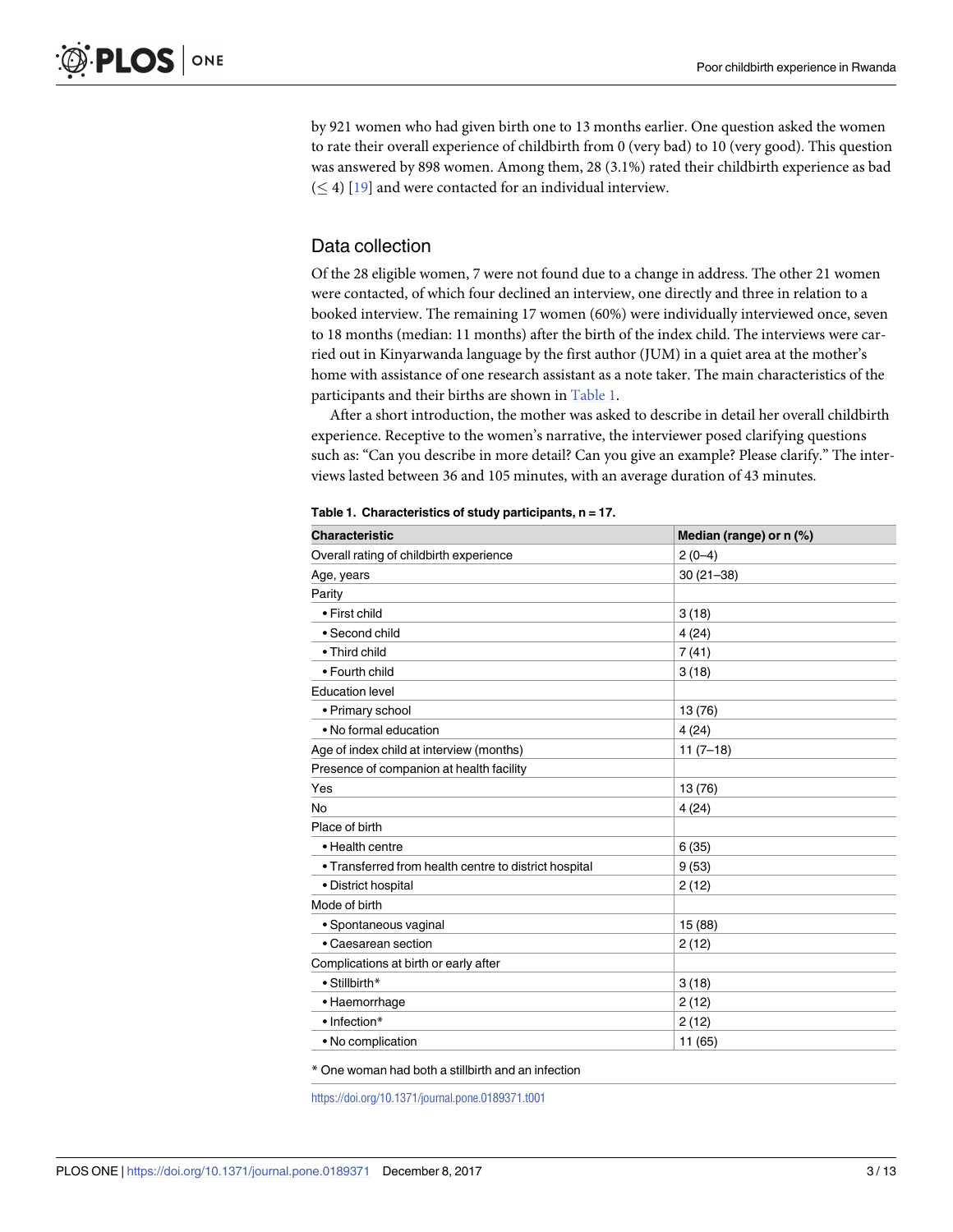#### Data analysis

Each interview recorded was transcribed word-by-word (by first author JUM) and translated word-by-word to English by an independent person proficient in English. The analysis was carried out mainly by JUM and MB and preliminary results were discussed several times with AD. First, all the interviews were read through to get a sense of the whole. In further readings, meaning units that answered the research question–the meaning of a poor childbirth experience–were identified and clustered. The following analysis was a continuous slow process of reading and structuring by moving back and forth between parts and the whole, using the research question as the "lens". A critical reflective stance was held in which presuppositions were restrained in order to be open to the phenomenon showing itself. Gradually the essential meaning of the phenomenon and its structure emerged [\[18\]](#page-11-0).

#### Ethical consideration

The study was approved by the University of Rwanda, School of Public Health Institutional Review Board in May 2014 as Ref: 010/UR/CMHS/SPH/2014 and the National Institute of Statistics Rwanda (0425/2014/10/NISR). Participation was voluntary for all the women. Before the interview, the interviewer informed the participants in detail about the confidentiality of their responses and of their free choice to participate and option to withdraw from the study at any time. Written and signed consent was obtained from all the participants. Verbal authorisation to record the session was asked for before the interview. If anyone had refused, the researchers would have only taken notes, but there were no refusals. Confidentiality was also maintained through conducting the interview in privacy and coding each interview. The women were informed that those in need of any kind of assistance could receive it at a nearby health centre or hospital, which had been informed in advance about the study.

#### **Results**

The essential meaning of a poor childbirth experience was "being exposed to disrespectful care", constituted by: neglect, verbal and/or physical abuse, insufficient information and denial of the husband as a companion. This meaning pattern was central in 15 out of the 17 women interviewed, and it seemed that being treated poorly by one health care worker was enough to affect the overall childbirth experience negatively for a woman. Women IP 11 and 15 had no poor experience of the care, as such. Their low rating of their childbirth experience was related to suffering medical complications.

In disrespectful care, women's medical or nursing needs were not adequately fulfilled. Different uncaring actions were present. Care was given in a hierarchical, diminishing and undignified way, including offending, disgracing and shouting, not responding to calls for help, threatening, and condemning. The women were not listened to and they seemed to be punished in various ways. Severe symptoms were ignored, which led to aggravated and sometimes life-threatening conditions.

The exposure to disrespectful care led to several negative consequences for the women, including feelings of fear for themselves and the expected child; shame, sorrow and insecurity; distrust of and loss of confidence in the health care staff; a sense of powerlessness; and avoiding calling for help during the labour process. The absence of a companion or husband seemed to aggravate the sense of powerlessness. Some women, with support from companions, tried to contact another health care facility. Their poor experiences also influenced the women's choice of health facility in relation to future health care needs.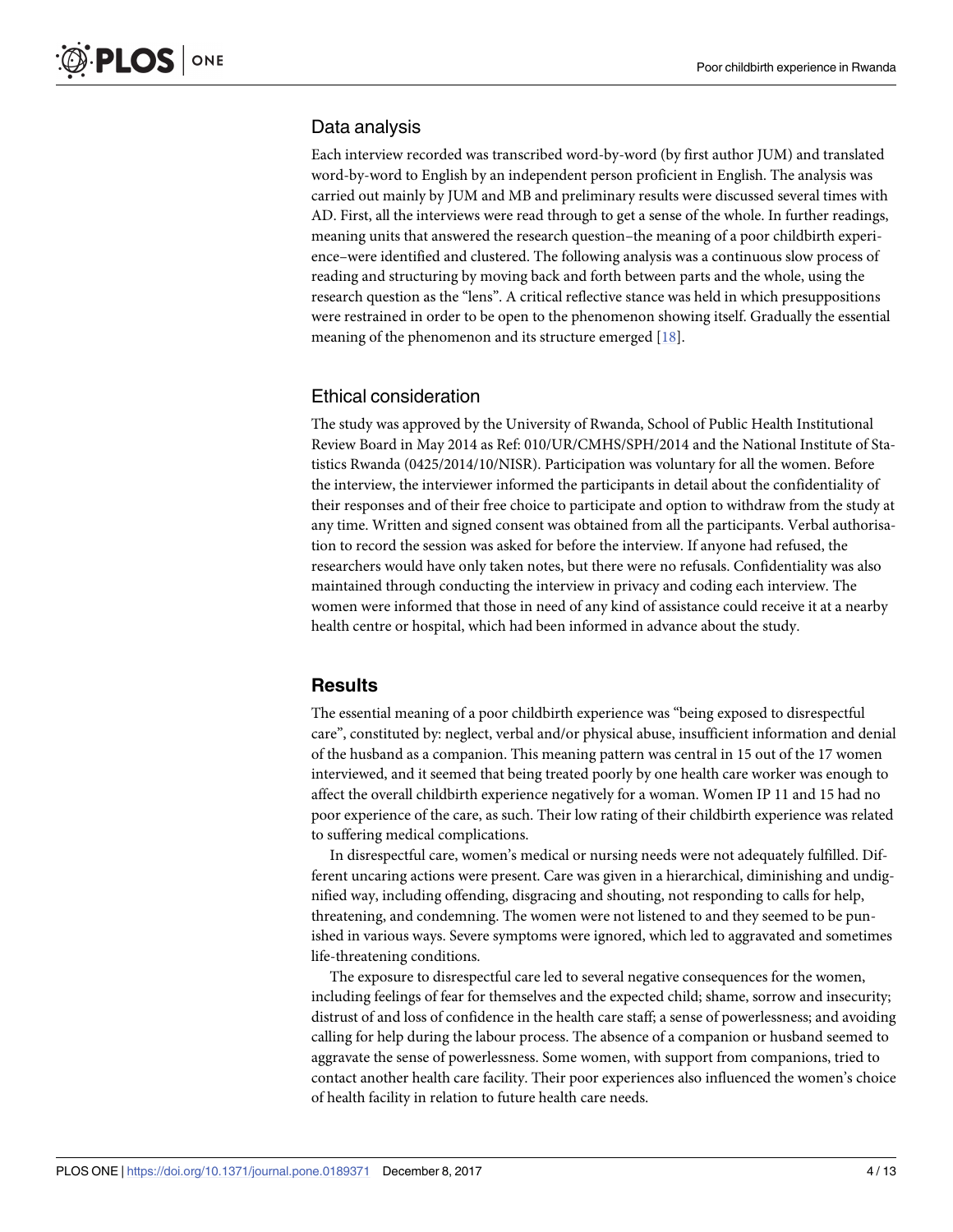The following sections provide examples and descriptions of the disrespectful care received. They include quotations using the women's own narratives and words; the participants are identified by the use of Interview Person code numbers–IP 1, IP 2 and so on.

#### **Neglect**

Neglectful care involves a health care worker not being with the woman or not being with her enough. Being neglected encompassed being ignored or a refusal to listen seriously enough to the woman's history, actual situation, her wishes or her own conclusions. It comprised an attitude of disinterest, indifference and a lack of empathy. It included not paying attention to a woman's needs for comfort, not reacting to a call for help or responding only after repeated calls from the woman or her companion. It encompassed health care workers attending on their own terms, being focused on the medical examinations and assessments, and leaving, often without explaining or describing what they had found on examination, or their prognosis for the progress of labour. The nursing comfort measures were mostly absent or minimal and comprised support as basic as providing drinking water after a direct request from the woman. It also comprised neglecting the need for pain relief. The ultimate consequence of being neglected is a feeling of abandonment.

The narrative of IP 16 illustrates neglectful behaviour. When she arrived at the health centre, the maternity health care worker assessed her as being far from the time she would give birth and therefore left her in the waiting room with her mother. As the contractions were increasing during the early morning, the woman called the health worker, who arrived and examined her and concluded that birth was still not imminent, and that it probably would occur later the next day. The woman's strong contractions continued and her mother was still at her side in the waiting room. They did not call for help, as they felt bad at calling "too early". The woman gave birth in the waiting room. The health care worker arrived when she heard the child crying and asked the woman, in an accusing way, why they did not call her in time. The woman and her mother explained that it was because she had just told them that it was not time to give birth.

IP 1 was pregnant with her first child when a regular antenatal check-up revealed that the child had died in utero. Labour was induced. A strong sense of being abandoned stands out in her narrative. The health care worker was "behind the curtain", only came when the woman called, and performed a minimum of medical and nursing care:

When I was still alone, I happened to scream out to the nurse behind the curtain and she did *not come*. *I yelled again saying that the baby's head has come because I was alone and thought* it had. The nurse came and said "the cervix is yet to open" and left again. She told me "con*tinue to push when you feel the contraction"*. . . . *Feeling exhausted*, *I called the nurse again and asked for something to eat*. *They gave me soda; I drank it and when I finished I handed the bottle to the nurse*, *she put it down and went back away*. . . . *I went on pushing*, *while* alone, until the baby's body came out. I called the nurse again and she picked up the body from *the delivery table*. (IP 1)

Woman IP 5 had similar experiences of absent health care workers when she gave birth to her second child. No one stayed close by to observe and comfort her; the nurse only arrived when she was called by the woman's mother-in-law, who was outside but informed about the situation. The woman concluded: *They* (health care workers) *are not near mothers; even when they are expected to give birth*, *they leave you and go out*. (IP 5). IP 12 summarised: *I can't say anything good about her*. *She didn't respect me*. *She did not notice my problem*. And IP 7 concluded: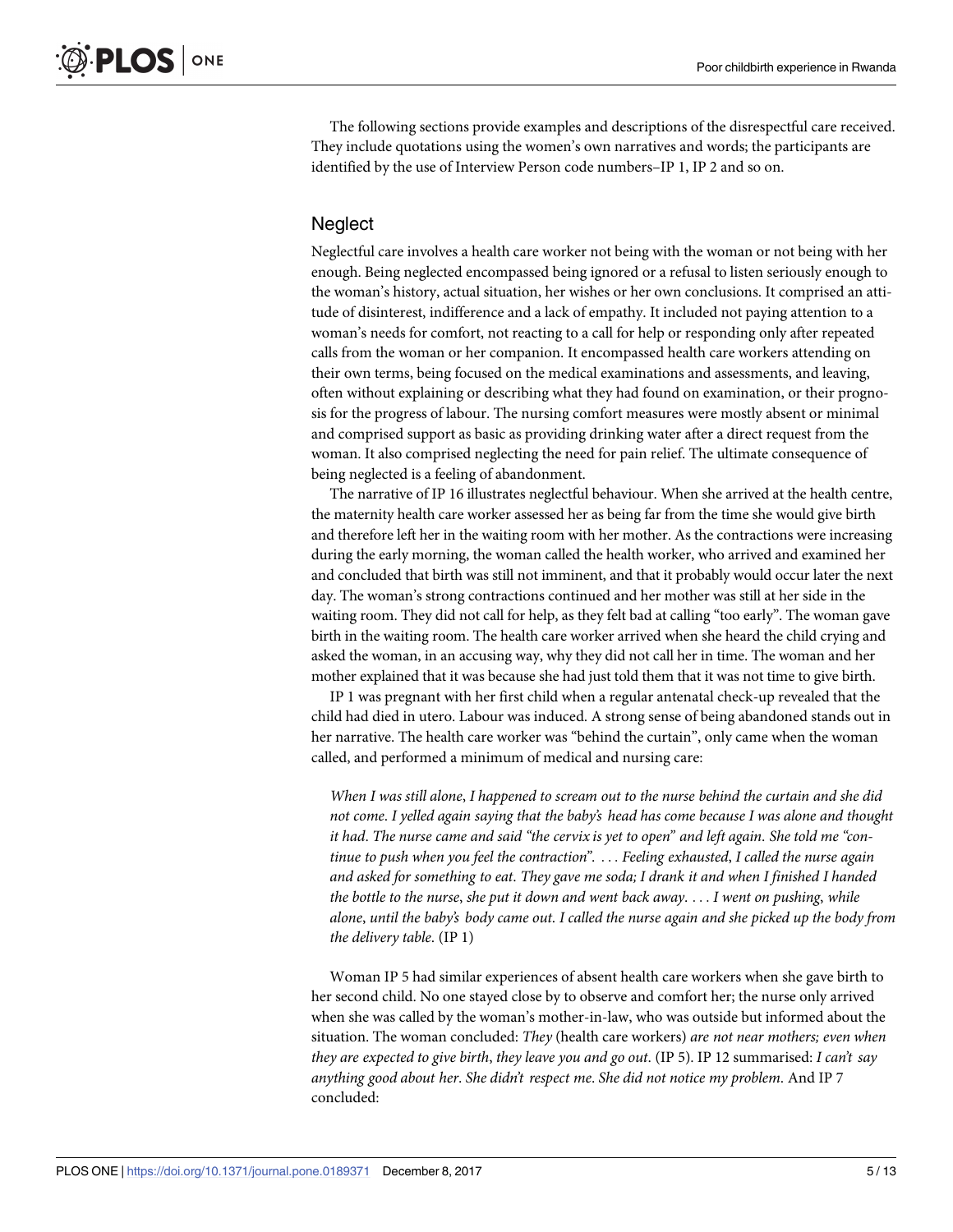*All we mothers were calling upon her*, *but we could see that she didn't care*. *She did something only when it came into her mind or when she wanted to*. (IP 7)

Neglect of abnormal obstetric signs was shown in the narrative of IP 3. She had experienced abnormal bleeding during pregnancy, which was aggravated when the contractions started. The health care worker at the maternity unit did not pay attention to this but told the woman to come back when contractions were stronger, despite several complaints. When it was time to give birth, the woman lost consciousness. After the birth, she was sent to the referral hospital where she received blood transfusions.

*I was bleeding a lot before delivery*. . . . *They sent me back seven times*. *I was unconscious and not able to push the baby*. . . *There is no difference between giving birth at home and at the health facility*. (IP3)

# Verbal and/or physical abuse

Being abused comprised mostly verbal, but sometimes physical, abuse. IP 17 arrived at the maternity ward with labour contractions and ruptured amniotic membranes, accompanied by her mother and another woman. The nurse examined her, but talked in an abusive way, shouting and accusing the woman of climbing on the gynaecology table the wrong way. This led to the woman avoiding contacting the nurse during the course of labour and she gave birth without professional assistance:

*When I arrived I met a health professional, he examined me, asking me when the contractions had started, and shouting at me. I felt offended and wondered if this person who shouts like this* to me would manage to help me give birth.... I felt desperate and told my mother not to call *the nurses anymore and prayed "Oh Lord, you will do what you want to do". My mother and the other companion supported me until I gave birth on the floor. (IP 17)*

IP 10 had been pregnant with her first child and infected with HIV by the child's father, with whom she now had no contact. She thought the bad behaviour she experienced was related to this. The narrative showed that the nurse repeated insulting words. For example, she asked the woman, "Are you normal?" when the woman, who was being referred because of her HIV-positive status, arrived at the maternity ward. The woman declared:

*I immediately felt hurt inside myself due to the way she communicated with me*. . . . *There was no respect*. (IP 10)

IP 8 was accompanied by her husband, who assisted with feeding her. The woman had no extra clothes. In addition to neglecting the woman when she called, the health care worker listened instead to music from her phone. The health care worker's humiliating behaviour was seen in her using the woman's clothes for cleaning; mocking her; and talking about her situation with other health care workers in a degrading way. IP 7, a primiparous woman, could not stay calm due to severe pain. She asked for pain relief several times:

*Contractions became intense and painful*. *When I called them*, *they intimidated me*, *stating* that I am bad and telling me not to shout and that the reason for shouting was that I was still *young*. . . . *that it is childish*. *After having called her four times without getting any support*, *I realised that she would not help me at all*. (IP 7)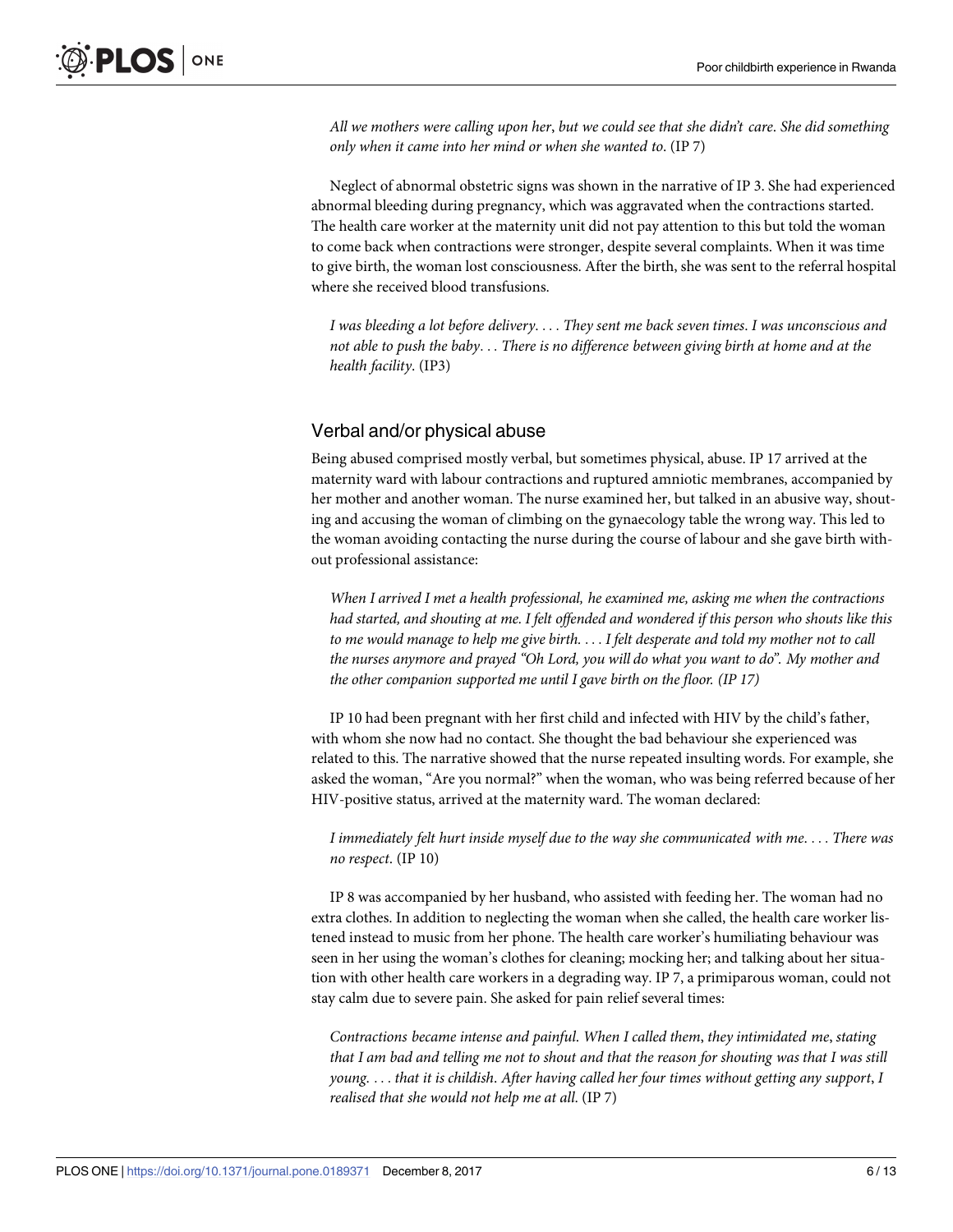IP 9 met a nurse who called the birthing women "goats":

*I was going there to knock on her* (the nurse's) *door when she was asleep*. *She was coming*, very angry, saying, "But you goats of ladies, how are you, ladies?"... I kept quiet so as not to *react to this violent mood even if she insulted me*. (IP 9)

Two of the women (IP 2 and IP 3) had registered for antenatal care late in pregnancy and therefore they had to pay for the childbirth. IP 3 had moved from a neighbouring country. IP 2 had only realised that she was pregnant, very late in the pregnancy. When the labour pains started, she was on her way for her third antenatal check-up. Due to the contractions, she went directly to the labour ward where she was met by the nurse who had done the two earlier pregnancy check-ups:

*I knocked on the door and she asked me*, *"What are you coming to do here without giving me* your paper?" Looking at me very disdainfully, she shouted, "Go back!" I told her, "I am really feeling bad; please do examine me..." I went back and sat there in the room full of other pregnant *women and also some husbands*. *I was feeling very bad and insecure and wanted to cry*, *and I had strong contractions*. . .*she sent me to a room full of pregnant women and I was ashamed there because she shouted at me instead of comforting me* . . . *She diminished me*. (IP 2)

When IP 16 returned for vaccination a week after the birth, the health care worker threatened her by stating that she would be stopped from working if she complained about receiving poor care. IP 5 had an unplanned third pregnancy. Her first child had been stillborn and the second living one was only some months old. The woman's pregnancy was filled with worries for the young infant and for her own body; she wondered if she would be able to manage. She also had negative memories of health care from earlier births. When she arrived complaining about the painful labour contractions, the following happened:

They were insulting, saying, "Behave well or we are going to beat you, or we are going to kick *you out*, *did you come to give birth or not*? *How many times did you give birth*? *You should not behave like that*.*"* . . . *As I did not know what to do*, *they should instead guide me*. (IP 5)

#### Insufficiently informed

To be insufficiently informed means not being given information or receiving insufficient information and explanations in relation to what the woman needs, both about what is happening and before actions are taken, such as an examination or a decision to do surgery. The health care workers did not seem to do enough to ensure that the women fully understood the situation, or did not inform them or explain the status and the anticipated progress to them:

*He did not inform me about how far the birth was*, *whether it was a matter of minutes or hours*. *He just told me to find a bed*. (IP 17)

A common example of not getting sufficient information was in relation to conducting a vaginal examination without explanation. This led to a feeling of uncertainty:

*She was doing a vaginal examination to check if the baby had descended*, *and told me that the baby was still high up*. *But she did not tell me what was next*. (IP 7).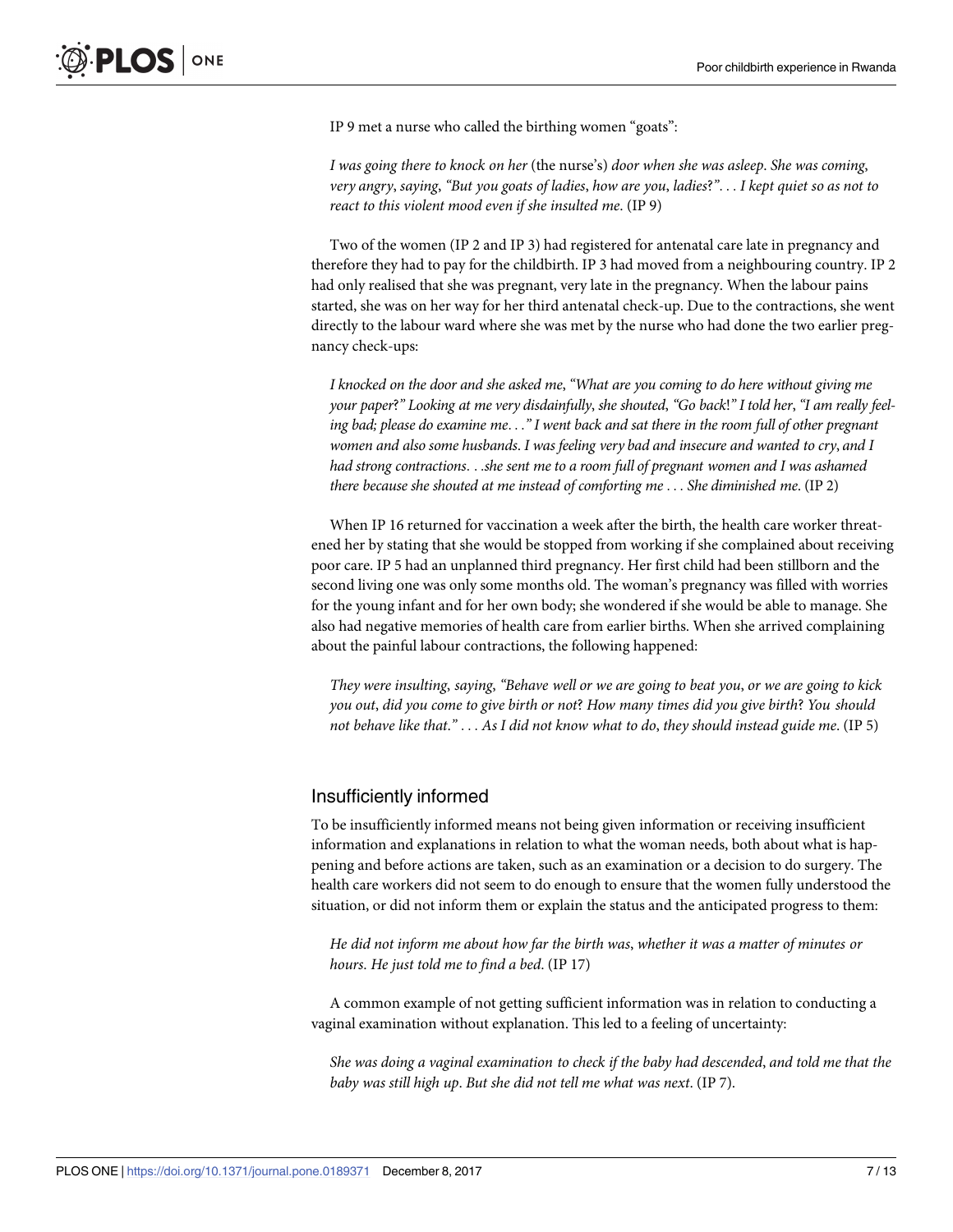Another common situation where information was insufficient was related to performing and suturing an episiotomy. This was the case for IP 6, who described that everything went well at childbirth until a new nurse arrived for the suturing. The nurse did not explain what she was doing, and in addition, denied the woman's request for pain relief:

*She only came in to carry out her plans* (suturing), *doing her stuff without a word*, *me lying there* (IP 6).

The lack of explanations increased the feeling of being disrespectfully treated:

*I was feeling like a cow they were taking to slaughter*, *when people are looking at things without explaining to you and you don't see anything*. *When a person doesn't tell you that you have a certain problem*, *you wonder if you will die or live*. *You think that there is something that they are hiding from you*. (IP 13)

Another example of insufficient explanation happened to IP 14 when the health care workers could not determine the position of her baby during the external examination. They stated that they 'could not find the head.' After being told this, the woman and her relatives thought the child's head was missing, and that the reason was that the mother had been poisoned. After a while, and verified by ultrasound, the child was found to be lying horizontally, in the transverse position, and the head was located. Still, at the time of the interview, the woman was convinced that she had been poisoned:

"*As the baby's head was missing; so, they have poisoned me*. . .*that's what I was saying and that God had rescued me, in case they had poisoned me*",

#### Denial of the husband as a companion

Another type of disrespectful care is refusing to let a woman's husband be her companion at childbirth. This means that the woman lost a protector. It is common for husbands not to be allowed to be present as they are not considered a "companion" and can therefore not enter the delivery room. Their place was to wait outside. The narrative of IP 16 demonstrates what feelings this causes in the labouring woman:

*When the time to give birth arrived*, *I went to the health centre with my husband*. *They asked* why there was no person to care for me and told him to go and look for another female companion. It was at eleven p.m. . . . . I ask myself if they killed him because our home is far away. (IP 16)

IP 9, who had had been poorly treated by a nurse who spoke abusively, kept quiet and prayed to God for help having the baby. She suggested the following should happen:

"*They should let us give birth in presence of our husbands. This strengthens our security*."

#### **Discussion**

The essential meaning of a poor childbirth as experienced by the women was disrespectful care characterised by neglect, verbal or physical abuse, insufficient information, and denial of the husband as a companion. The actions of carers included abandoning, humiliating, disgracing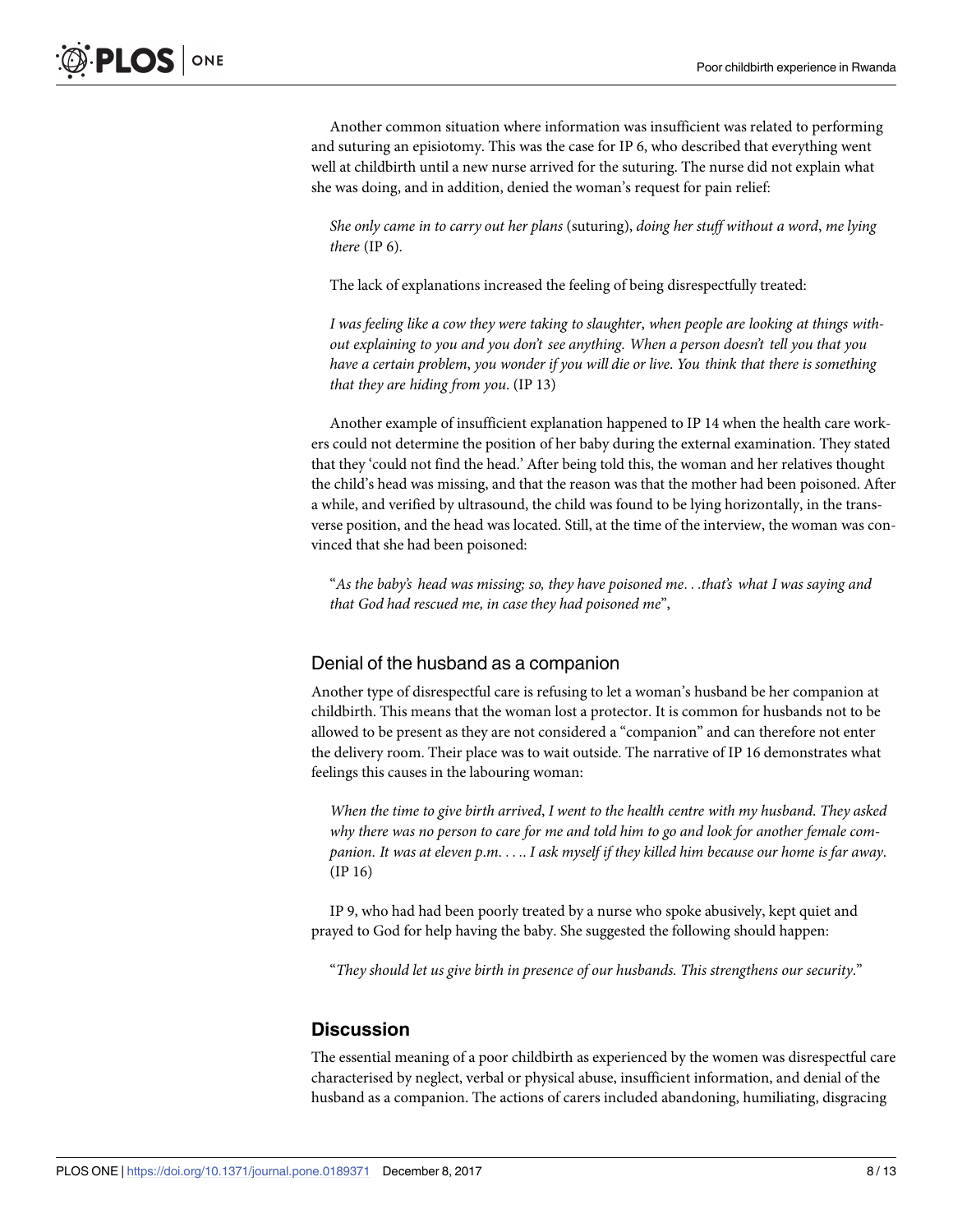<span id="page-8-0"></span>and insulting the women and creating feelings of insecurity, fear and distrust. The women's narratives constituted strong evidence of mistreatment, and identifies neglectful care as a legitimate problem needing attention.

Our findings about disrespectful care echo those of extensive research that has been done elsewhere on the African continent. For example, a qualitative study in South Africa exploring factors associated with negative birth experiences found that poor quality intrapartum care led to distress and that it comprised negative interpersonal relations, lack of information, neglect and abandonment, and the absence of a labour companion [\[20\]](#page-11-0). Direct observations of maternity care in health care facilities in five countries in Eastern and Southern Africa, of which one was Rwanda, showed that poor interactions between health care providers and the women included two of our four constituents: lack of information and physical and verbal abuse [[21](#page-11-0)].

The denial of spousal participation found in our study is not surprising, as it is more or less a rule in Rwanda to not allow husbands be present during labour and birth of the child [\[10\]](#page-11-0). Some of the women believed that if their husband had been present, the disrespectful care would not have occurred. This echoes findings from another study on partner's participation in maternity care in Rwanda [[10](#page-11-0)]. Denial of companionship by the person a woman wants has been studied elsewhere in the sub-Saharan region [\[22\]](#page-11-0) and has been described as a crime against humanity [[23](#page-11-0)]. The World Health Organization recently recommended, in suggested intrapartum guidelines, that a parturient woman should be encouraged to have a supportive companion she trusts and can feel at ease with in labour and birth [\[16\]](#page-11-0). The denial of the husbands' presence in our study is partly linked with the fact that many women give birth in the same room in beds separated with curtains. A qualitative study on experiences of men who have attended the birth of their children in Malawi showed that with proper motivational information, a supportive environment, a positive attitude on the part of midwives, and the spouse's willingness, it is possible to involve male partners during childbirth [[24](#page-11-0)]. As it is compulsory that husbands in Rwanda should be present at the first antenatal care check-up in pregnancy [\[15\]](#page-11-0), we believe it is possible also to develop strategies that permit them to be present during labour and birth.

A study on behaviours in care in Mali showed that the midwives themselves confirmed that they used disrespectful, abusive care behaviours such as yelling, being insulting, and displaying a hostile or aggressive attitude [[25](#page-11-0)]. Earlier studies have found that the definition of "professional health care," including during childbirth, is not the same as "good care". Care has been characterised as being provided on a continuum between the two opposite poles of "caring and uncaring" [[26](#page-11-0)]. The disrespectful care identified in our study corresponds to the negative pole; it is "uncaring".

We agree with other researchers and policy makers that disrespectful care comprising undignified and humiliating actions needs to be identified in local contexts [[27](#page-11-0)]. An extended literature review has revealed a typology of mistreatment of women during childbirth in health care facilities, concluding that mistreatment can occur at different levels from all the interactions between the woman and provider, through systemic failures at health care facilities, and at the health care system level [[28](#page-11-0)].

According to a systematic literature review on studies in sub-Saharan Africa, disrespectful care is partly related to the governing model of maternity care, which in this region is institution-centred rather than woman-centred. A medico-technical care dominates, and health care workers make efforts to maintain power and control over women's bodies and knowledge through unsupportive behaviour and being unresponsive to the women's needs [\[29\]](#page-12-0), thus providing disrespectful care. In such a medico-technical care system, over-medicalisation is a common practice, with excessive or inappropriate harmful interventions being carried out [\[16\]](#page-11-0), which often do not take women's needs and values into consideration. This was obvious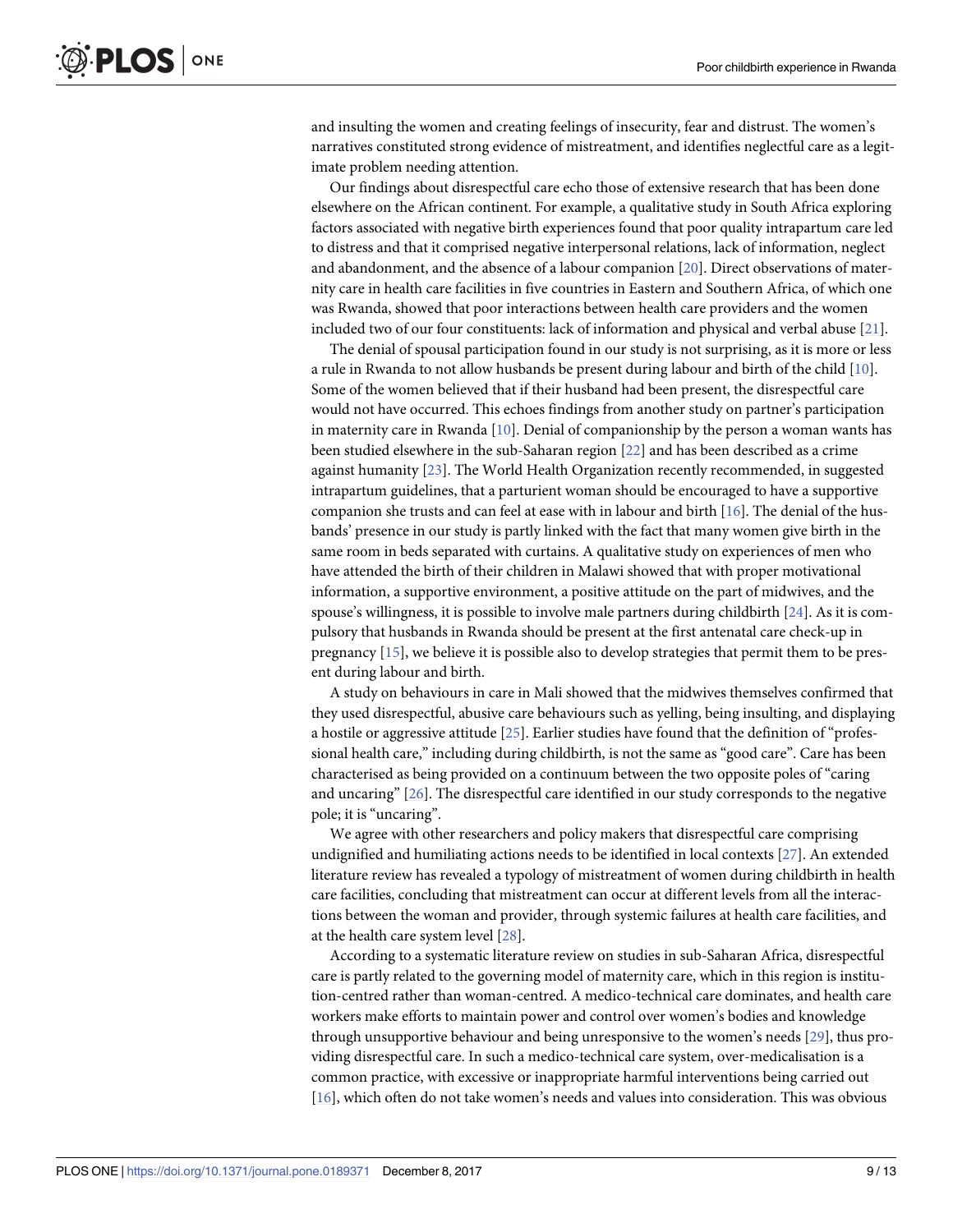<span id="page-9-0"></span>in our study. The women experienced neglect as being ignored, such as when they asked for help or pain relief; as a lack of empathy; and as not being believed when they reported the progress of their labour and alarming signs of complications. They experienced lack of empathy and an absence of information and explanations. They experienced abusive behaviours including insulting, punishing words, and sometimes physical abuse.

A landscape analysis in a cross-sectional study in Nigeria has identified seven categories of disrespectful care [[30](#page-12-0)]. Of 446 respondents, 98% had experienced at least one form of disrespectful care. The majority (55%) had been exposed to treatment they had not consented to; 36% had been physically abused; 30% had received undignified care; 29% had been abandoned/neglected; 26% had experienced lack of confidentiality in their care; 22% had been punished in the health facility, and 20% had been discriminated against [\[23\]](#page-11-0).

An important basis for using a questionnaire with directed questions for studies like this is the recently suggested clinical criteria for respectful evidence-based intrapartum care [\[16\]](#page-11-0). Based on research and numerous reports and efforts around the globe, professional associations working together have recently suggested strategies to eliminate disrespectful care at health care facilities. The "mother–baby-friendly birth facility initiative" suggests training, awareness raising, values clarification, supportive supervision, and criteria-based systematic audits of the quality of care measured against a set of criteria [[31](#page-12-0)]. Interventions partly covering these areas are ongoing and have recently been performed in the south Saharan region. In Tanzania, an intervention sought to increase knowledge of patient rights and birth preparedness. However, due to a lack of sufficiently rigorous scientific methodology, it could not draw any strong conclusions about the positive effect identified [\[32\]](#page-12-0). Another recent study in 13 facilities in Kenya, with a pre- and post-study design, measured a 7% reduction of disrespect and abuse [\[4](#page-10-0)].

#### **Methodological considerations**

The strength of this phenomenological lifeworld study is that it provides further understanding of what it means to have a negative childbirth experience. Furthermore, it is based on a representative sample of Rwandan women who had had a baby within one to13 months. Everyone who rated the childbirth experience as "bad" ( $\leq 4$  out of 10 points) was invited to participate in this study and 60% of them were interviewed  $[19]$ . As a result, the findings on the impact of being exposed to disrespectful care could probably be generalised to the study population in our cross-sectional study.

Some limitations in our study need to be clarified. The interviews and the transcripts were in originally in Kinyarwanda, and in translation, words could lose their special meaning. Another limitation is that the women could have interpreted the structured question in the questionnaire about overall experience differently. Furthermore, the experience of childbirth as "poor" could be underreported as definitions of what constitutes a poor childbirth experience could vary significantly and therefore some women who had a poor experience may not have been detected. In addition, some women may have hesitated to give a low rating because they feared that the health care worker providing the childbirth care would be blamed.

#### **Conclusion**

Rwanda is actively striving towards an optimal high-quality health care system. Progress in maternal and child health is being made. However, our study shows that some women are exposed to disrespectful care. Thus, there is need to focus on strategies to implement respectful maternity care for all women. The barriers for health care providers to behave respectfully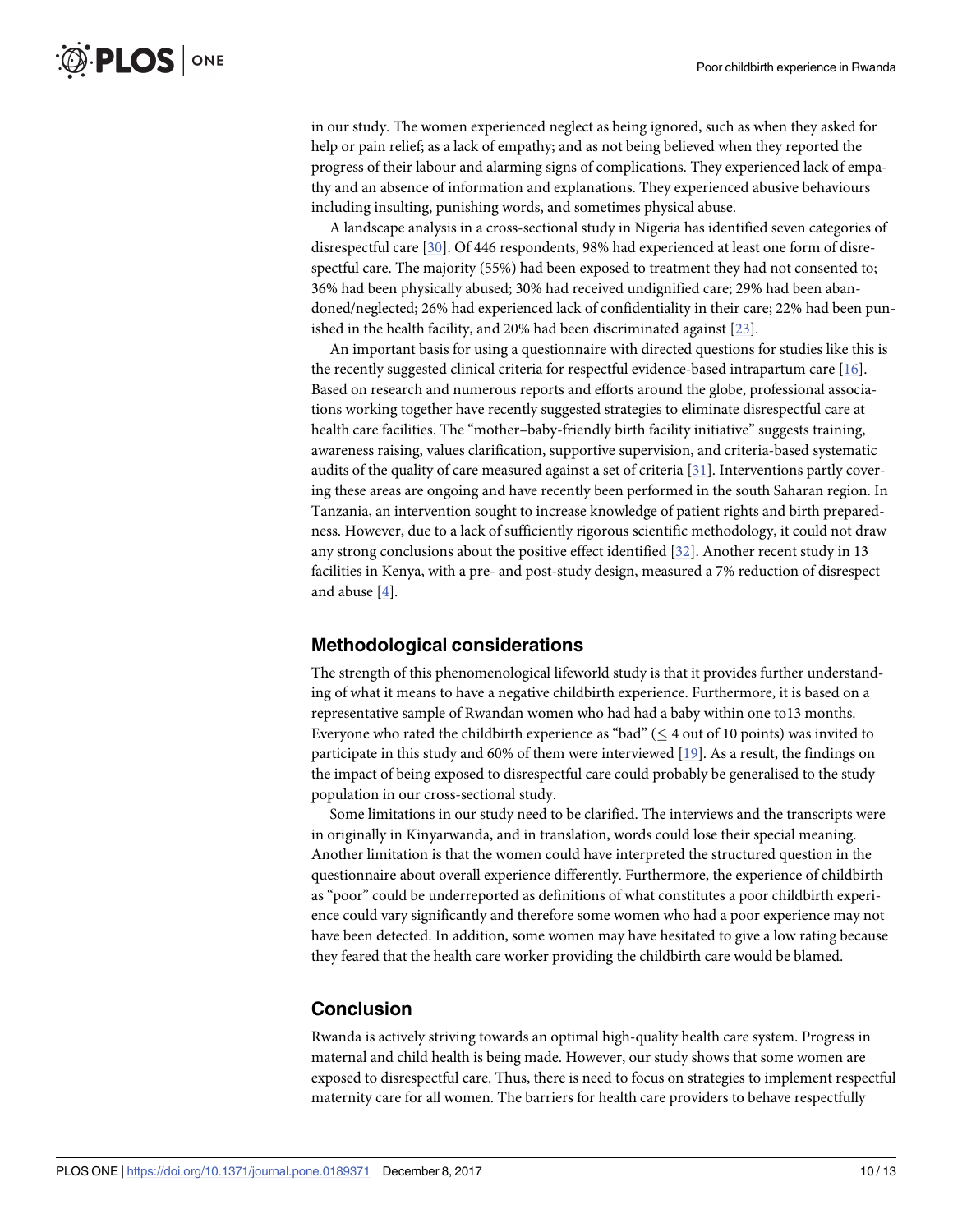<span id="page-10-0"></span>need to be further investigated, and education programmes for midwives and nurses about professional behaviour should be implemented.

#### **Acknowledgments**

We are most grateful to all the women who participated in the interviews. We also want to express our gratitude to the community health workers who were always available and provided guidance to finding the homes of the interviewees, and to senior lecturer Laetitia Nyirazinyoye for comments to the manuscript.

# **Author Contributions**

**Conceptualization:** Judith Mukamurigo, Anna Dencker, Marie Berg.

**Data curation:** Judith Mukamurigo, Marie Berg.

**Formal analysis:** Judith Mukamurigo, Marie Berg.

**Investigation:** Judith Mukamurigo, Marie Berg.

**Methodology:** Judith Mukamurigo, Marie Berg.

**Supervision:** Joseph Ntaganira, Marie Berg.

**Writing – original draft:** Judith Mukamurigo.

**Writing – review & editing:** Judith Mukamurigo, Anna Dencker, Joseph Ntaganira, Marie Berg.

#### **References**

- **[1](#page-1-0).** Prinds C, Hvidt NC, Mogensen O, Buus N. Making existential meaning in transition to motherhood—a scoping review. Midwifery. 2014; 30(6):733–41. Epub 2013/08/10. [https://doi.org/10.1016/j.midw.2013.](https://doi.org/10.1016/j.midw.2013.06.021) [06.021](https://doi.org/10.1016/j.midw.2013.06.021) PMID: [23928210.](http://www.ncbi.nlm.nih.gov/pubmed/23928210)
- **[2](#page-1-0).** Nelson AM. Transition to motherhood. Journal of obstetric, gynecologic, and neonatal nursing: JOGNN / NAACOG. 2003; 32(4):465–77. Epub 2003/08/09. PMID: [12903696.](http://www.ncbi.nlm.nih.gov/pubmed/12903696)
- **[3](#page-1-0).** Smarandache A, Kim TH, Bohr Y, Tamim H. Predictors of a negative labour and birth experience based on a national survey of Canadian women. BMC pregnancy and childbirth. 2016; 16(1):114. Epub 2016/ 05/20. <https://doi.org/10.1186/s12884-016-0903-2> PMID: [27193995;](http://www.ncbi.nlm.nih.gov/pubmed/27193995) PubMed Central PMCID: PMCPmc4870779.
- **[4](#page-1-0).** Abuya T, Ndwiga C, Ritter J, Kanya L, Bellows B, Binkin N, et al. The effect of a multi-component intervention on disrespect and abuse during childbirth in Kenya. BMC pregnancy and childbirth. 2015; 15 (1):224. <https://doi.org/10.1186/s12884-015-0645-6> PMID: [26394616](http://www.ncbi.nlm.nih.gov/pubmed/26394616)
- **5.** Logie DE, Rowson M, Ndagije F. Innovations in Rwanda's health system: looking to the future. Lancet (London, England). 2008; 372(9634):256–61. Epub 2008/07/16. [https://doi.org/10.1016/s0140-6736](https://doi.org/10.1016/s0140-6736(08)60962-9) [\(08\)60962-9](https://doi.org/10.1016/s0140-6736(08)60962-9) PMID: [18619670.](http://www.ncbi.nlm.nih.gov/pubmed/18619670)
- **6.** Farmer PE, Nutt CT, Wagner CM, Sekabaraga C, Nuthulaganti T, Weigel JL, et al. Reduced premature mortality in Rwanda: lessons from success. BMJ (Clinical research ed). 2013; 346:f65. Epub 2013/01/ 22. <https://doi.org/10.1136/bmj.f65> PMID: [23335479;](http://www.ncbi.nlm.nih.gov/pubmed/23335479) PubMed Central PMCID: PMCPmc3548616.
- **[7](#page-1-0).** Binagwaho A, Farmer PE, Nsanzimana S, Karema C, Gasana M, de Dieu Ngirabega J, et al. Rwanda 20 years on: investing in life. Lancet (London, England). 2014; 384(9940):371–5. Epub 2014/04/08. [https://doi.org/10.1016/s0140-6736\(14\)60574-2](https://doi.org/10.1016/s0140-6736(14)60574-2) PMID: [24703831;](http://www.ncbi.nlm.nih.gov/pubmed/24703831) PubMed Central PMCID: PMCPMC4151975.
- **[8](#page-1-0).** Alkema L, Chou D, Hogan D, Zhang S, Moller AB, Gemmill A, et al. Global, regional, and national levels and trends in maternal mortality between 1990 and 2015, with scenario-based projections to 2030: a systematic analysis by the UN Maternal Mortality Estimation Inter-Agency Group. Lancet (London, England). 2015. Epub 2015/11/21. [https://doi.org/10.1016/s0140-6736\(15\)00838-7](https://doi.org/10.1016/s0140-6736(15)00838-7) PMID: [26584737.](http://www.ncbi.nlm.nih.gov/pubmed/26584737)
- **9.** Sayinzoga F, Bijlmakers L. Drivers of improved health sector performance in Rwanda: a qualitative view from within. BMC Health Serv Res. 2016; 16(1):123. <https://doi.org/10.1186/s12913-016-1351-4> PMID: [27059319](http://www.ncbi.nlm.nih.gov/pubmed/27059319); PubMed Central PMCID: PMCPMC4826525.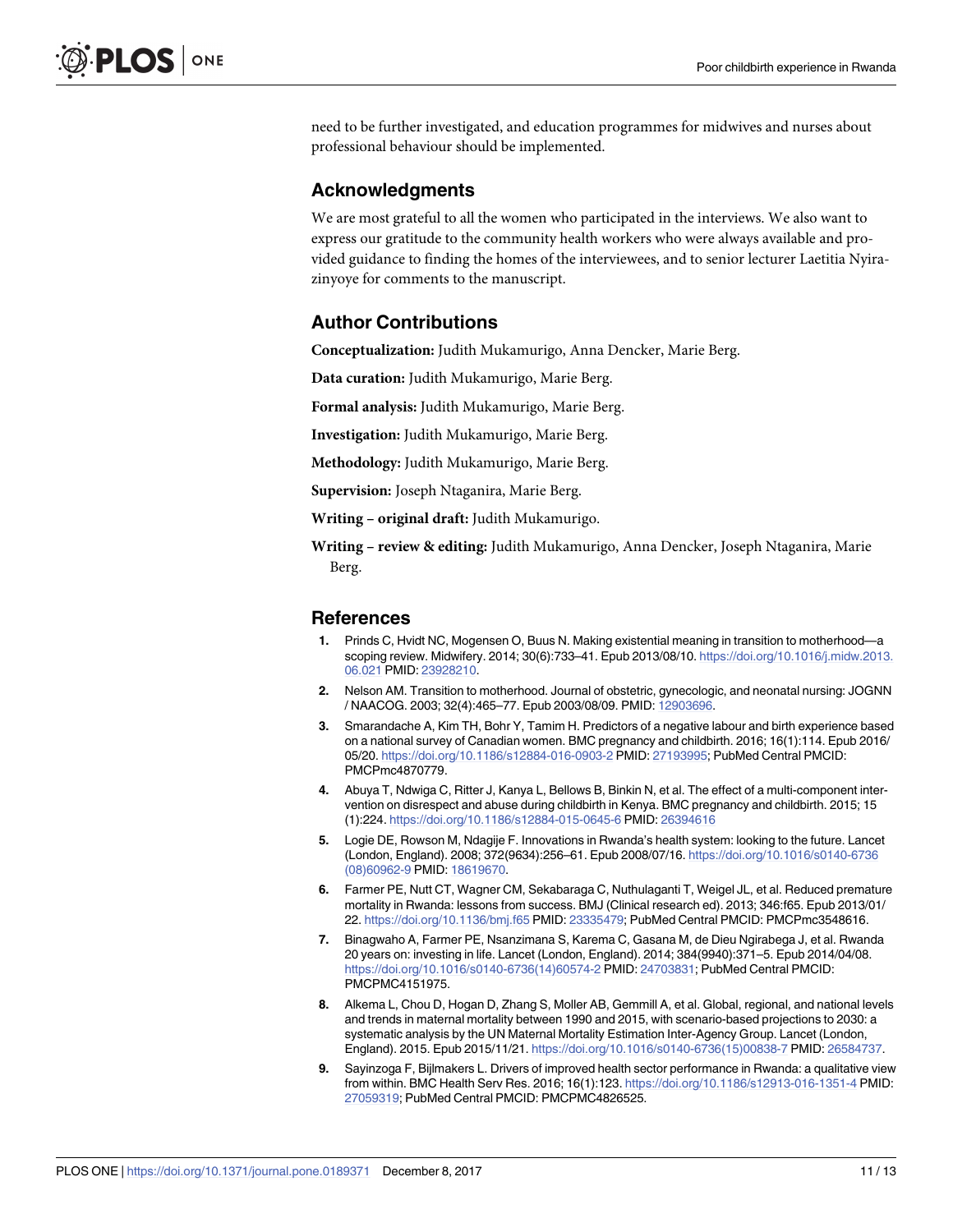- <span id="page-11-0"></span>**[10](#page-1-0).** Pafs J, Rulisa S, Musafili A, Essen B, Binder-Finnema P. 'You try to play a role in her pregnancy'—a qualitative study on recent fathers' perspectives about childbearing and encounter with the maternal health system in Kigali, Rwanda. Global health action. 2016; 9:31482. Epub 2016/08/28. [https://doi.org/](https://doi.org/10.3402/gha.v9.31482) [10.3402/gha.v9.31482](https://doi.org/10.3402/gha.v9.31482) PMID: [27566715](http://www.ncbi.nlm.nih.gov/pubmed/27566715); PubMed Central PMCID: PMCPMC5002034.
- **[11](#page-1-0).** Nathan LM, Shi Q, Plewniak K, Zhang C, Nsabimana D, Sklar M, et al. Decentralizing Maternity Services to Increase Skilled Attendance at Birth and Antenatal Care Utilization in Rural Rwanda: A Prospective Cohort Study. Matern Child Health J. 2015; 19(9):1949–55. Epub 2015/02/06. [https://doi.org/](https://doi.org/10.1007/s10995-015-1702-5) [10.1007/s10995-015-1702-5](https://doi.org/10.1007/s10995-015-1702-5) PMID: [25652061;](http://www.ncbi.nlm.nih.gov/pubmed/25652061) PubMed Central PMCID: PMCPMC4522213.
- **12.** Rwanda 2010: Results from the Demographic and Health Survey. Studies in Family Planning. 2012; 43 (2):153–8. <https://doi.org/10.1111/j.1728-4465.2012.00313.x> PMID: [23175954](http://www.ncbi.nlm.nih.gov/pubmed/23175954)
- **13.** Roxburgh M, Taylor J, Murebwayire M. Rwanda: A thousand hills, a thousand dreams, a thousand challenges for nurses and midwives and the Millennium Development Goals. Nurse education in practice. 2009; 9(6):349–50. Epub 2009/09/15. <https://doi.org/10.1016/j.nepr.2009.08.001> PMID: [19747881.](http://www.ncbi.nlm.nih.gov/pubmed/19747881)
- **14.** Ministry of Health. Rwanda Annual Health Statistics Booklet2014.
- **[15](#page-1-0).** Pafs J, Musafili A, Binder-Finnema P, Klingberg-Allvin M, Rulisa S, Essen B. 'They would never receive you without a husband': Paradoxical barriers to antenatal care scale-up in Rwanda. Midwifery. 2015; 31 (12):1149–56. Epub 2015/10/17. <https://doi.org/10.1016/j.midw.2015.09.010> PMID: [26471934.](http://www.ncbi.nlm.nih.gov/pubmed/26471934)
- **[16](#page-1-0).** Miller S, Abalos E, Chamillard M, Ciapponi A, Colaci D, Comande´ D, et al. Beyond too little, too late and too much, too soon: a pathway towards evidence-based, respectful maternity care worldwide. The Lancet. 2016; 388(10056):2176–92. [https://doi.org/10.1016/S0140-6736\(16\)31472-6](https://doi.org/10.1016/S0140-6736(16)31472-6)
- **[17](#page-1-0).** Dahlberg K. Qualitative research in midwifery and childbith, phenomenology Approaches. In: Thomson G, editor. Lifeword phenomenology for caring and health care research: Foreword by Holly Powell Kennedy; 2011.
- [18](#page-1-0). Dahlberg K, Dahlberg H, Nyström M. Reflective lifeworld research. Lund: Studentlitteratur; 2008.
- **[19](#page-2-0).** Mukamurigo JU, Berg M, Ntaganira J, Nyirazinyoye L, Dencker A. Associations between perceptions of care and women's childbirth experience: a population-based cross-sectional study in Rwanda. BMC pregnancy and childbirth. 2017; 17(1):181. <https://doi.org/10.1186/s12884-017-1363-z> PMID: [28599645](http://www.ncbi.nlm.nih.gov/pubmed/28599645)
- **[20](#page-8-0).** Chadwick RJ, Cooper D, Harries J. Narratives of distress about birth in South African public maternity settings: a qualitative study. Midwifery. 2014; 30(7):862–8. Epub 2014/01/25. [https://doi.org/10.1016/j.](https://doi.org/10.1016/j.midw.2013.12.014) [midw.2013.12.014](https://doi.org/10.1016/j.midw.2013.12.014) PMID: [24456659](http://www.ncbi.nlm.nih.gov/pubmed/24456659).
- **[21](#page-8-0).** Rosen HE, Lynam PF, Carr C, Reis V, Ricca J, Bazant ES, et al. Direct observation of respectful maternity care in five countries: a cross-sectional study of health facilities in East and Southern Africa. BMC pregnancy and childbirth. 2015; 15:306. Epub 2015/11/26. <https://doi.org/10.1186/s12884-015-0728-4> PMID: [26596353](http://www.ncbi.nlm.nih.gov/pubmed/26596353); PubMed Central PMCID: PMCPmc4657214.
- **[22](#page-8-0).** Vehvilainen-Julkunen K, Emelonye A. Spousal participation in labor and delivery in nigeriaa. Annals of medical and health sciences research. 2014; 4(4):511–5. Epub 2014/09/16. [https://doi.org/10.4103/](https://doi.org/10.4103/2141-9248.139290) [2141-9248.139290](https://doi.org/10.4103/2141-9248.139290) PMID: [25221695;](http://www.ncbi.nlm.nih.gov/pubmed/25221695) PubMed Central PMCID: PMCPMC4160671.
- **[23](#page-8-0).** Okafor II, Ugwu EO, Obi SN. Disrespect and abuse during facility-based childbirth in a low-income country. International journal of gynaecology and obstetrics: the official organ of the International Federation of Gynaecology and Obstetrics. 2015; 128(2):110–3. Epub 2014/12/06. [https://doi.org/10.1016/j.](https://doi.org/10.1016/j.ijgo.2014.08.015) [ijgo.2014.08.015](https://doi.org/10.1016/j.ijgo.2014.08.015) PMID: [25476154](http://www.ncbi.nlm.nih.gov/pubmed/25476154).
- **[24](#page-8-0).** Kululanga LI, Malata A, Chirwa E, Sundby J. Malawian fathers' views and experiences of attending the birth of their children: a qualitative study. BMC pregnancy and childbirth. 2012; 12:141. Epub 2012/12/ 12. <https://doi.org/10.1186/1471-2393-12-141> PMID: [23216825;](http://www.ncbi.nlm.nih.gov/pubmed/23216825) PubMed Central PMCID: PMCPMC3520855.
- **[25](#page-8-0).** Warren N, Beebe M, Chase RP, Doumbia S, Winch PJ. Negenegen: Sweet talk, disrespect, and abuse among rural auxiliary midwives in Mali. Midwifery. 2015; 31(11):1073–80. Epub 2015/08/25. [https://doi.](https://doi.org/10.1016/j.midw.2015.07.007) [org/10.1016/j.midw.2015.07.007](https://doi.org/10.1016/j.midw.2015.07.007) PMID: [26299369](http://www.ncbi.nlm.nih.gov/pubmed/26299369).
- **[26](#page-8-0).** Halldorsdottir S, Karlsdottir SI. Empowerment or discouragement: women's experience of caring and uncaring encounters during childbirth. Health care for women international. 1996; 17(4):361–79. Epub 1996/07/01. <https://doi.org/10.1080/07399339609516251> PMID: [8850769](http://www.ncbi.nlm.nih.gov/pubmed/8850769).
- **[27](#page-8-0).** Freedman LP, Kruk ME. Disrespect and abuse of women in childbirth: challenging the global quality and accountability agendas. Lancet (London, England). 2014; 384(9948):e42–e4. [https://doi.org/10.](https://doi.org/10.1016/S0140-6736(14)60859-X) [1016/S0140-6736\(14\)60859-X](https://doi.org/10.1016/S0140-6736(14)60859-X)
- **[28](#page-8-0).** Bohren MA, Vogel JP, Hunter EC, Lutsiv O, Makh SK, Souza JP, et al. The Mistreatment of Women during Childbirth in Health Facilities Globally: A Mixed-Methods Systematic Review. PLoS Med. 2015; 12 (6):e1001847; discussion e. <https://doi.org/10.1371/journal.pmed.1001847> PMID: [26126110;](http://www.ncbi.nlm.nih.gov/pubmed/26126110) PubMed Central PMCID: PMCPMC4488322.